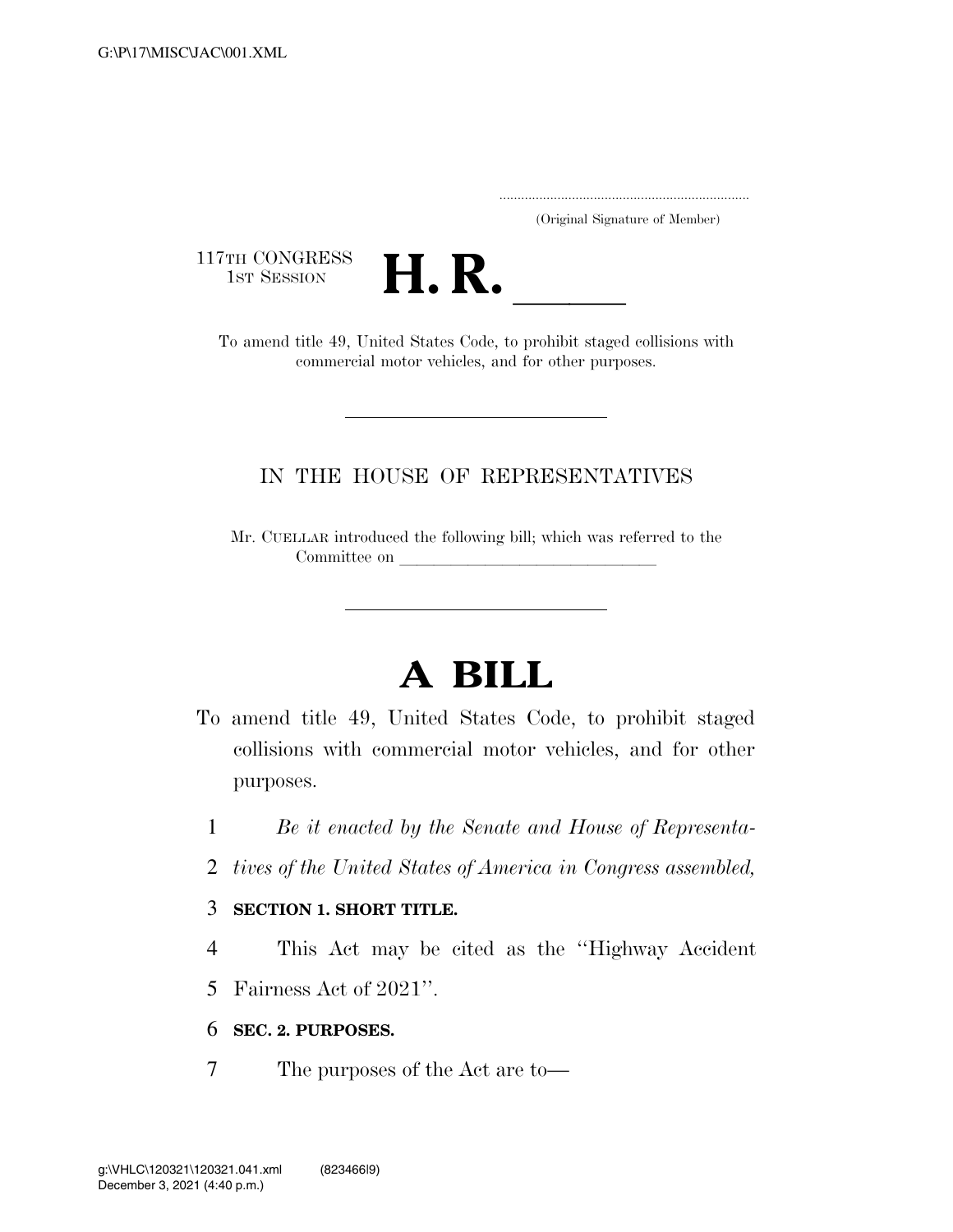| $\mathbf{1}$   | (1) assure fair and prompt recoveries for high-        |
|----------------|--------------------------------------------------------|
| $\overline{2}$ | way accident victims;                                  |
| 3              | (2) benefit society by preserving predictability       |
| $\overline{4}$ | and stability in the movement of freight in interstate |
| 5              | commerce and lowering costs to the supply chain        |
| 6              | and, ultimately, all Americans;                        |
| 7              | (3) protect the motoring public from the safety        |
| 8              | hazard of staged collisions between passenger cars     |
| 9              | and commercial motor vehicles;                         |
| 10             | (4) prevent fraudulent claims that result from         |
| 11             | staged collisions;                                     |
| 12             | (5) protect law enforcement agencies and high-         |
| 13             | way departments from expending resources dealing       |
| 14             | with the aftermath of staged collisions; and           |
| 15             | (6) minimize the impact of staged collisions on        |
| 16             | the supply chain and the movement of goods in          |
| 17             | interstate commerce.                                   |
| 18             | SEC. 3. PROHIBITION ON STAGED COLLISIONS WITH COM-     |
| 19             | MERCIAL MOTOR VEHICLES.                                |
| 20             | (a) IN GENERAL.—Chapter 805 of title 49, United        |
| 21             | States Code, is amended by adding at the end the fol-  |
| 22             | lowing new section:                                    |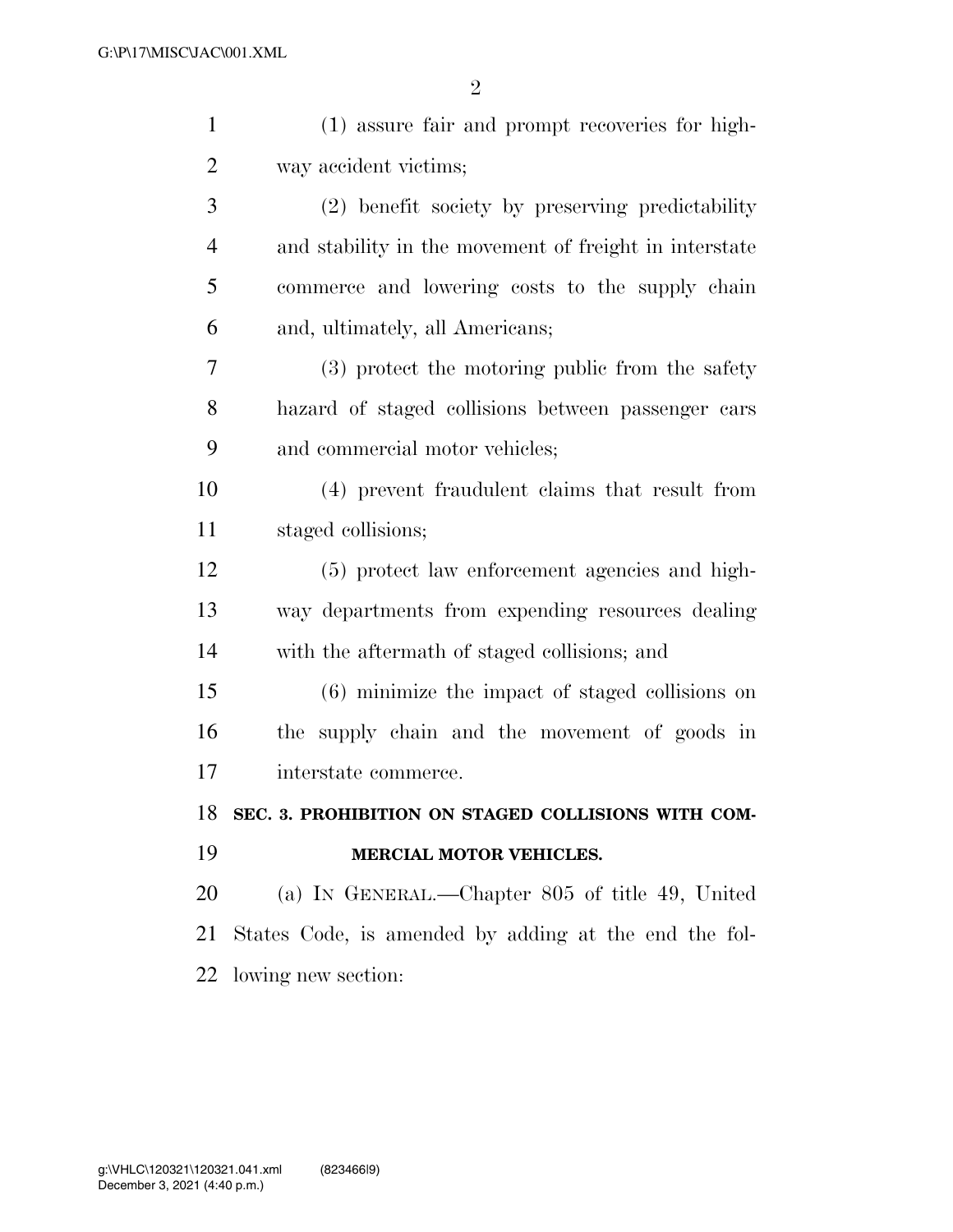### **''§ 80505. Staging of motor vehicle collisions with commercial motor vehicles**

 ''(a) PENALTY FOR STAGING COLLISION.—A person operating a motor vehicle who intentionally causes a colli- sion with a commercial motor vehicle, as defined in section 31101, or arranges for another person to cause such a collision, shall be fined under title 18, imprisoned for not more than 20 years, or both.

 ''(b) PENALTY FOR STAGING COLLISION CAUSING SERIOUS BODILY INJURY.—A person operating a motor vehicle who intentionally causes a collision with a commer- cial motor vehicle, as defined in section 31132, that results in serious bodily injury or death to another person, or ar- ranges for another person to cause such a collision, shall be fined under title 18, imprisoned for not less than 20 years, or both.

17 ""(c) LIMITATION ON PROSECUTION.—A person may not be prosecuted for an act under this section if the per- son has been convicted or acquitted on the merits for the same act under the laws of a State, the District of Columba, or a territory or possession of the United States.''.

 (b) CLERICAL AMENDMENT.—Chapter 805 of title 49, United States Code, is amended by adding at the end the following:

''80505. Staging of motor vehicle collisions with commercial motor vehicles.''.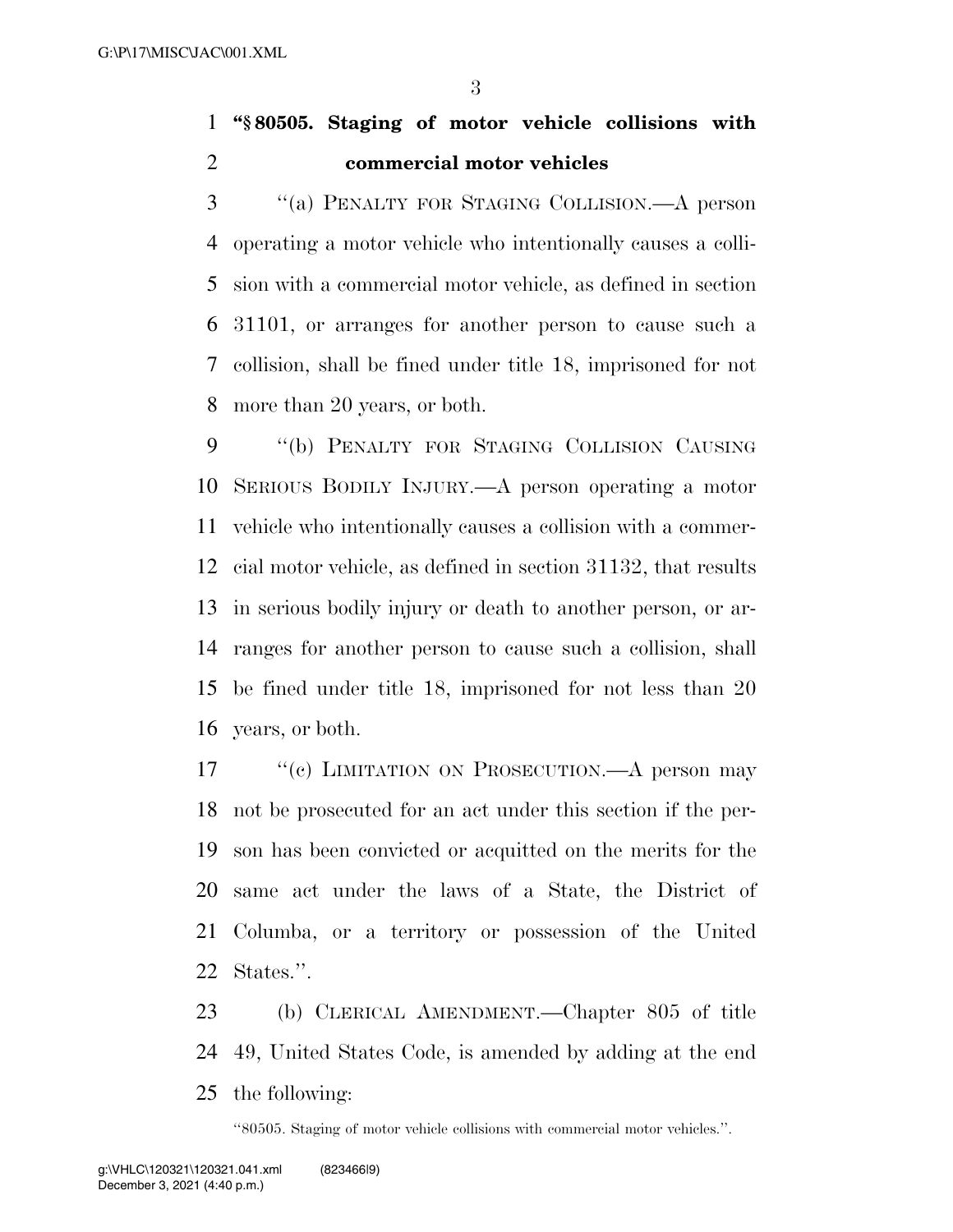|                | $\overline{4}$                                                        |
|----------------|-----------------------------------------------------------------------|
| $\mathbf{1}$   | SEC. 4. FEDERAL DISTRICT COURT JURISDICTION FOR                       |
| $\overline{2}$ | <b>ACCIDENT</b><br><b>ACTIONS</b><br><b>HIGHWAY</b><br><b>AGAINST</b> |
| 3              | <b>INTERSTATE MOTOR CARRIERS.</b>                                     |
| $\overline{4}$ | (a) APPLICATION OF FEDERAL JURISDICTION.—Sec-                         |
| 5              | tion 1332 of title 28, United States Code, is amended—                |
| 6              | $(1)$ by redesignating subsection $(e)$ as sub-                       |
| 7              | section $(f)$ ; and                                                   |
| 8              | $(2)$ by inserting after subsection (d) the fol-                      |
| 9              | lowing:                                                               |
| 10             | $\cdot\cdot$ (e)(1) The district courts shall have original juris-    |
| 11             | diction of any civil action alleging bodily harm or loss of           |
| 12             | life involving one or more commercial motor vehicles, as              |
| 13             | defined in section 31101 of title 49, operating on a public           |
| 14             | road in interstate commerce, in which the matter in con-              |
| 15             | troversy exceeds the sum or value of $$5,000,000$ , exclusive         |
| 16             | of interest and costs, and is a case in which—                        |
| 17             | "(A) any plaintiff is a citizen of a State dif-                       |

- ferent from any defendant;
- 19  $"$ (B) any plaintiff is a foreign state or a citizen or subject of a foreign state and any defendant is a citizen of a State; or
- 22  $\langle ^{\prime}(C)$  any plaintiff is a citizen of a State and any defendant is a foreign state or a citizen or sub-ject of a foreign state.
- ''(2) Citizenship of plaintiffs shall be determined for purposes of paragraph (1) as of the date of filing of the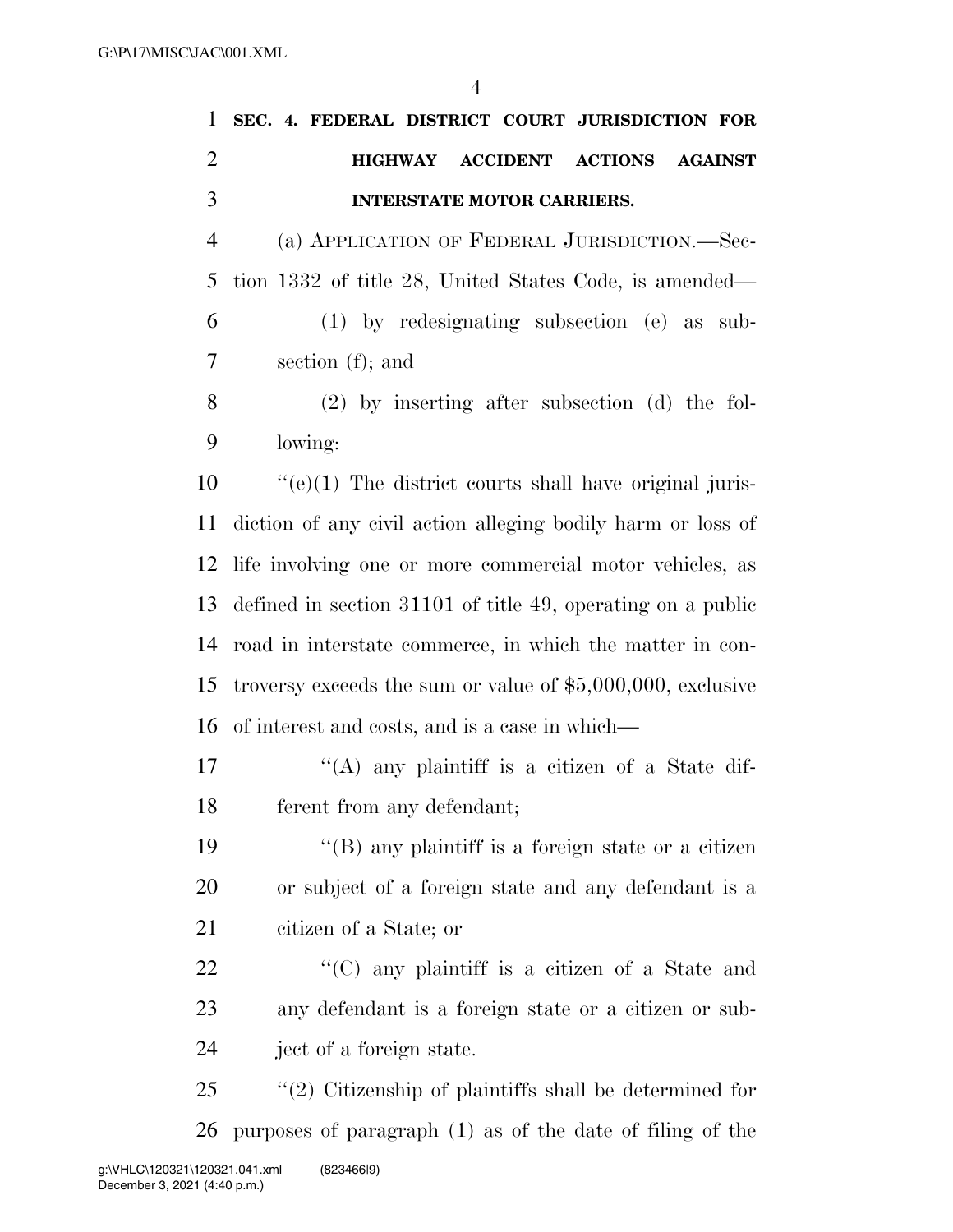complaint or amended complaint, or, if the case stated by the initial pleading is not subject to Federal jurisdiction, as of the date of service by plaintiffs of an amended plead- ing, motion, or other paper, indicating the existence of Federal jurisdiction.

 "(3) For purposes of this subsection, an unincor- porated association shall be deemed to be a citizen of the State where it has its principal place of business and the State under whose laws it is organized.''.

## **SEC. 5. THIRD-PARTY LITIGATION FUNDING DISCLOSURE IN HIGHWAY ACCIDENT CASES.**

 (a) IN GENERAL.—Chapter 111 of title 28, United States Code, is amended by adding at the end the fol-lowing:

### **''§ 1660. Third-party litigation funding disclosure in highway accident cases**

 ''(a) IN GENERAL.—In any civil action in State or Federal court alleging bodily harm or loss of life involving one or more commercial motor vehicles, as defined in sec- tion 31101 of title 49, operating on a public road in inter-state commerce, counsel for plaintiff or plaintiffs shall—

 $\frac{1}{2}$   $\frac{1}{2}$  disclose in writing to the court and all other named parties to the action the identity of any commercial enterprise, other than a plaintiff or plaintiff's counsel of record, that has a right to re-